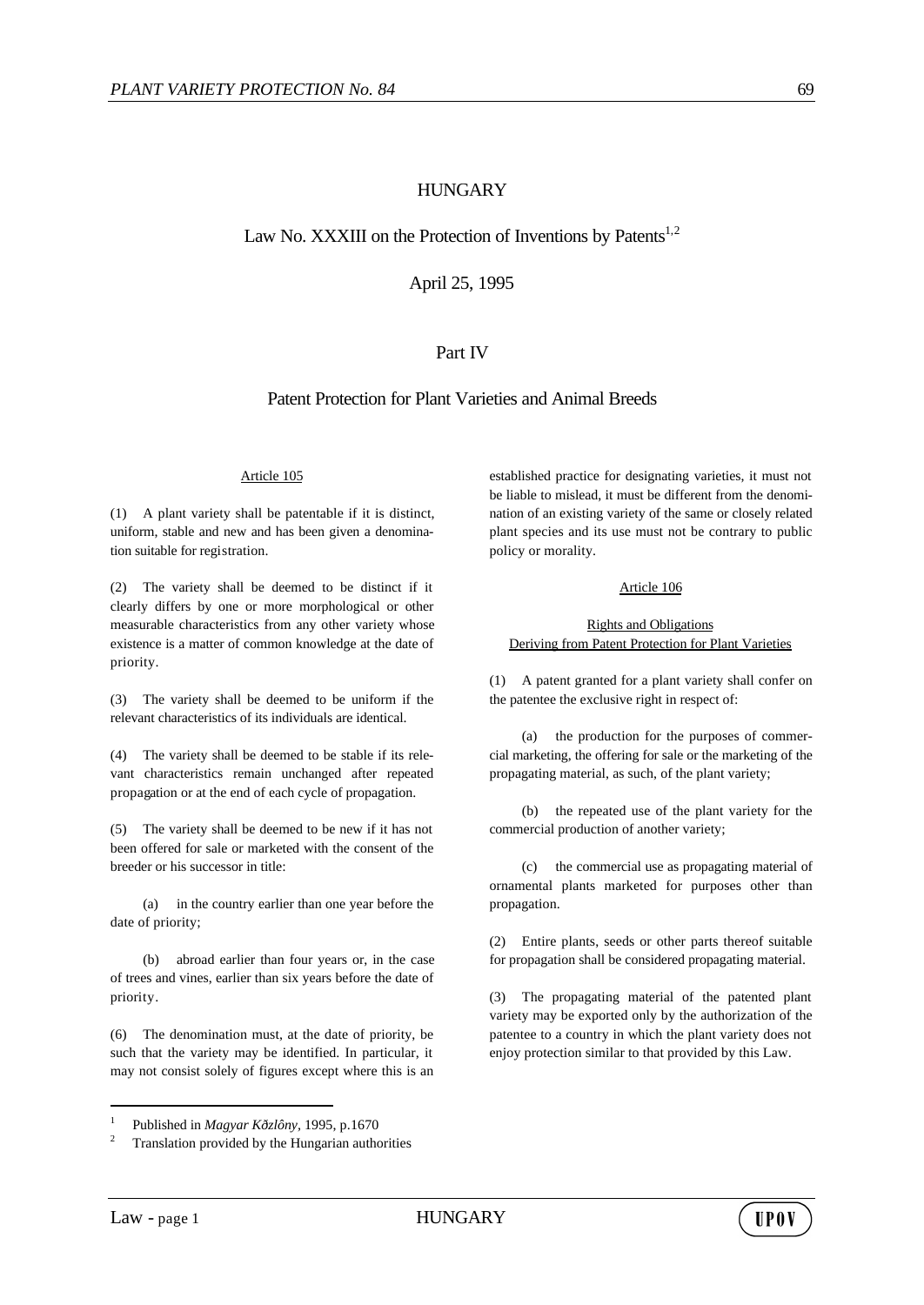(4) Patent protection shall have a duration of 15 years from the date of the grant of a patent or, in the case of trees and vines, of 18 years from such date.

(5) The patentee shall be required to maintain the plant variety during the period of patent protection.

(6) Where a plant variety has been qualified by the State, the inventor shall be entitled, at the patentee's discretion, to remuneration or to other compensation under the provisions on State qualification of plant varieties.

## Article 107

## Substantive Examination of Applications Concerning Plant Varieties

(1) A patent application may only seek patent protection for a single plant variety.

(2) The substantive examination of the application carried out by the Hungarian Patent Office shall ascertain:

(a) whether the plant variety meets the requirements laid down in Article 105 and is not excluded from patent protection under Article 6(2);

(b) whether the application complies with the requirements prescribed by this Law.

(3) The distinctness, uniformity and stability of the plant variety shall be assessed in the course of qualification by the State or on the basis of the results of experimental testing carried out for the purposes of patent procedure. The experimental testing shall be carried out in the territory of the country by an organization designated in special legislation.

(4) The results of experimental testing carried out by a competent foreign organization may be taken into consideration in the patent procedure with the consent of such organization subject to reciprocity. In the matter of reciprocity, the standpoint of the President of the Hungarian Patent Office shall be decisive. The Hungarian Patent Office shall notify the organization mentioned under paragraph (3) of the acceptance of the results of foreign testing.

(5) The cost of experimental testing shall be borne by the applicant.

(6) The results of experimental testing may be filed by the applicant within four years following the date of priority.

### Article 108

## Revocation of Patent Granted for a Plant Variety, Cancellation of Variety Denomination

 (1) A patent granted for a plant variety shall be revoked

(a) *ex tunc*, if the plant variety was not distinct or new or was excluded from patent protection under Article 6(2),

(b) with effect from the date at which the relevant decision has become final, if the patentee does not comply with the obligations provided for in Article 106(5).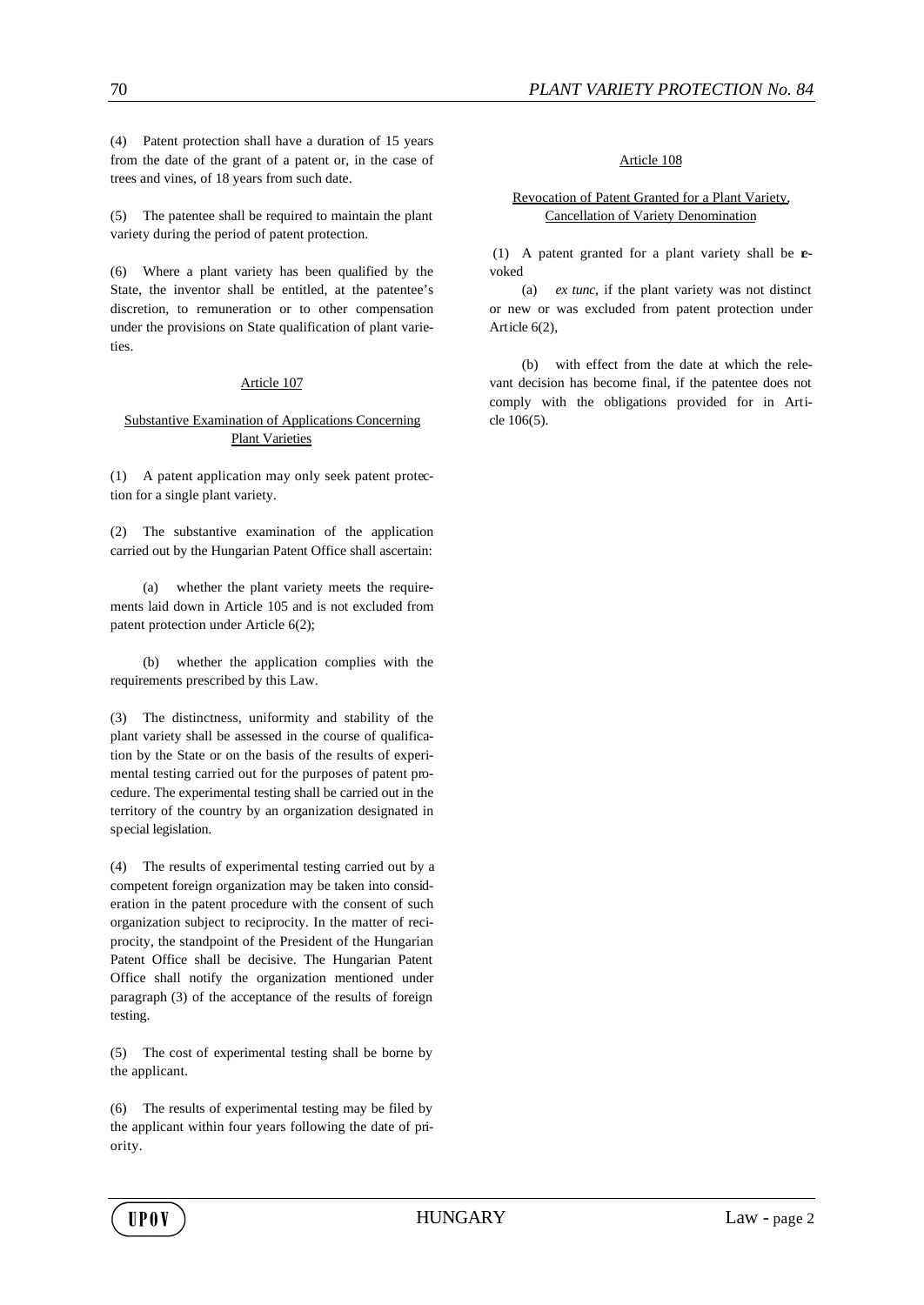(2) The variety denomination shall be cancelled if it was not suitable for registration and another variety denomination shall be given.

#### Article 109

#### Application of General Provisions

(1) The patented plant variety may be put into public production only after having been qualified by the State.

(2) In any other matters, the provisions of Chapters I to XII shall apply *mutatis mutandis* to plant varieties and their patent protection.

#### **CHAPTER XIV**

#### **PROVISIONS CONCERNING ANIMAL BREEDS**

#### Article 110

## Conditions of Patent Protection for Animal Breeds; Right to Grant of Patent

 (1) An animal breed shall be patentable if it is distinct and new and has been given a denomination suitable for registration. Where an animal breed does not fall within the scope of the Law on Livestock Breeding, patentability shall also be subject to reproducibility of the animal breed.

(2) The animal breed shall be deemed distinct if it clearly differs in one or more assessment characteristics from any other breed whose existence is a matter of common knowledge at the date of priority.

(3) The animal breed shall be deemed reproducible if its assessment characteristics remain unchanged through several generations.

(4) The animal breed shall be deemed new if it has not been offered for sale or marketed with the consent of the breeder or his successor in title earlier than one year before the date of priority.

(5) The denomination must, at the date of priority, enable the animal breed to be identified. In particular, it may not consist solely of figures except where this is an established practice for designating breeds, it must not be liable to mislead, it must be different from the denomination of an existing breed of the same or a closely related animal species and its use must not be contrary to public policy or morality.

(6) In the case of State approved breeds, the right to a patent shall belong to the person applying for approval or to his successor in title.

### Article 111

## Rights and Obligations Deriving from Patent Protection of Animal Breeds

 (1) A patent granted for an animal breed shall confer on the patentee an exclusive right in respect of

(a) the production for the purposes of commercial marketing, the offering for sale or the marketing of the propagating material, as such, of the animal breed,

(b) the repeated use of the animal breed for the commercial production of another breed.

(2) The animal itself (individual), sperms, ova, eggs suitable for hatching, embryos, or any other biological units or parts influencing or controlling propagation (e.g. parts of genes, cells) shall be considered propagating material.

(3) The propagating material of the patented animal breed may be exported only with the authorization of the patentee to a country in which the animal breed does not enjoy protection similar to that provided by this Law.

(4) Patent protection shall have a duration of 20 years from the date of filing of the application.

### Article 112

## Substantive Examination of Applications concerning Animal Breeds

(1) A patent application may only seek patent protection for a single animal breed.

(2) The substantive examination of the application carried out by the Hungarian Patent Office shall ascertain:

(a) whether the animal breed meets the requirements laid down in Article 110(1) to (5) and is not excluded from patent protection under Article 6(2),

(b) whether the application complies with the requirements prescribed by this Law.

(3) The distinctness and reproducibility of the animal breed shall be assessed in the course of State approval or